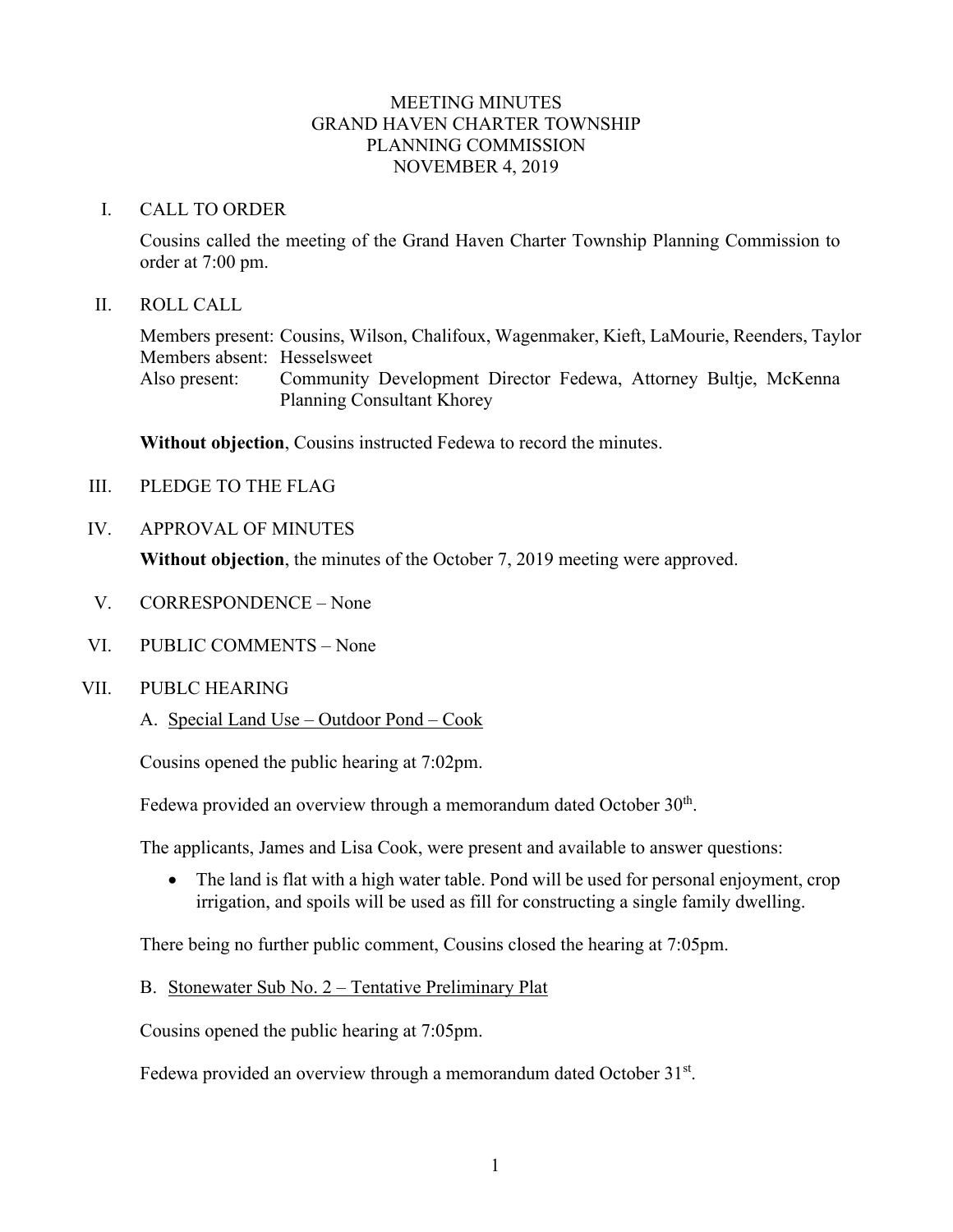The project engineer, Rick Pulaski, and developer, Jeff Klaasen, were both present and available to answer questions.

There being no further public comment, Cousins closed the hearing at 7:07pm.

# C. New Zoning Ordinance, including Short Term Rentals

Cousins opened the public hearing at 7:07pm.

Fedewa provided an overview of the process through a memorandum dated October  $31<sup>st</sup>$  and a supplemental memorandum dated November 4<sup>th</sup> that details the Short Term Rental subject.

McKenna Planning Consultant Khorey provided a presentation on the substantive policy changes of the proposed zoning ordinance.

- Laird Schaefer 12543 Wilderness Trail Short Term Rental concern:
	- o Concerned some Short Term Rental licensee's may "evade" the 6 day minimum stay duration by issuing a refund for the unused days.
		- Fedewa and Bultje explained that would be a technical violation of the Short Term Rental license and the property owner would be subject to code enforcement and possible revocation of the license.
- Kristin Turkelson 14542 Angelus Circle Proposed Zoning Ordinance concerns:
	- o Township needs to review with a broader lens and ensure the district's Statement of Purpose is followed.
	- o Objects to expanding non-residential uses allowed in the R-1 district. Believes it is inappropriate because there is no infrastructure to support certain new uses being proposed in the district. Such as, a kennel, child care center, parking lot, and indoor recreation.
	- $\circ$  The Institute of Transportation Engineers (ITE) 10<sup>th</sup> edition manual for trip generation indicates a child care center could produce up to 110 trips during peak hours.
	- $\circ$  If non-residential uses will be allowed in residential districts, then performance standards should be incorporated.
	- o Housing affordability is needed in the community and believes 2-3 unit dwellings should be allowed.
	- o Concerned about allowing Major Home Based Businesses because it could allow a vehicle repair business, which would have a negative effect on the neighborhood.
	- o Does not agree with identifying recommended best management practices within an ordinance because it is too subjective.
	- o Township does have the right to obligate design and aesthetic standards for accessory buildings particularly as it relates to scale and massing.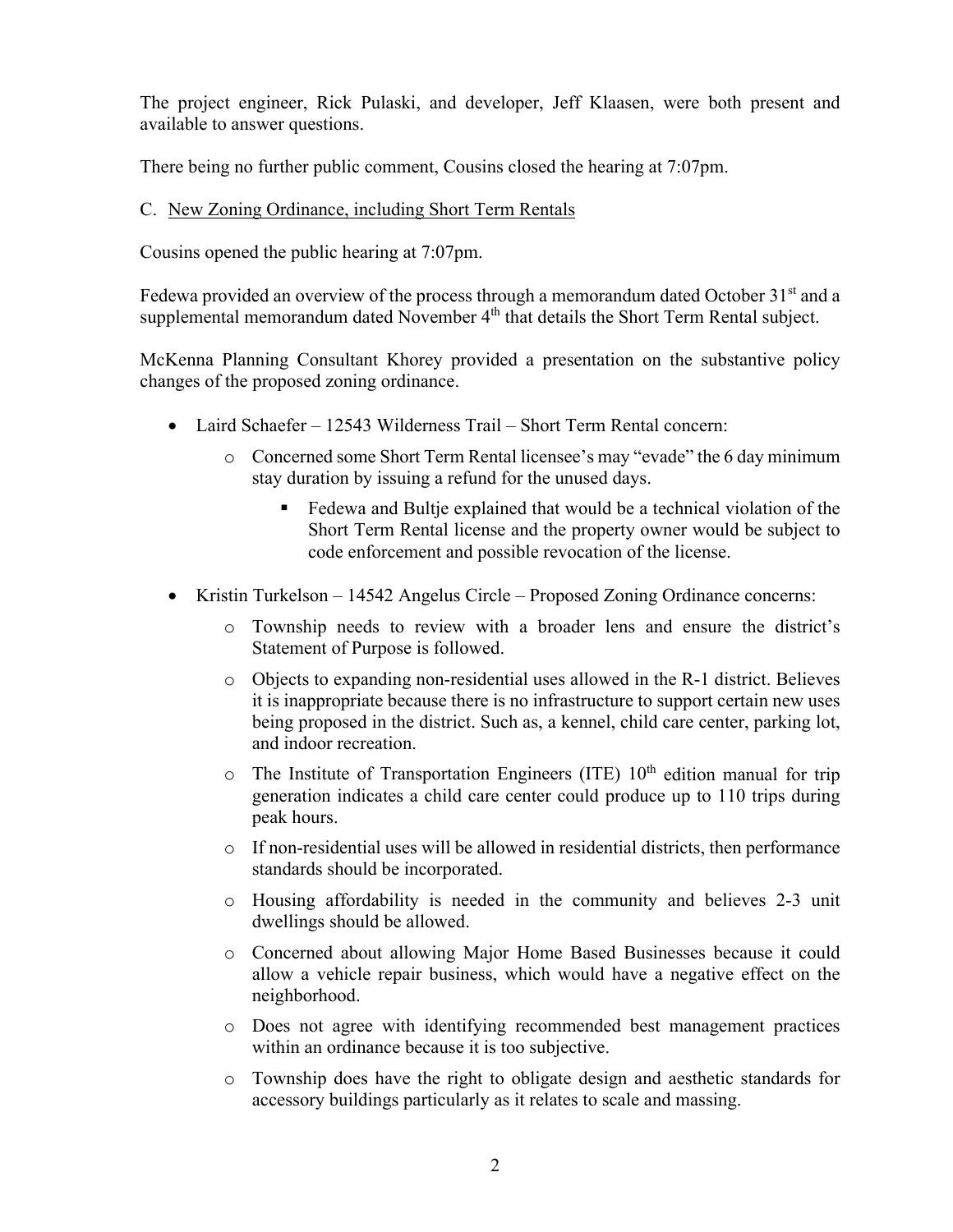- o Supports the landmark tree preservation efforts. Noted the mature trees saved on the Dollar General site is positive. However, a minimum canopy requirement may be the better method of regulating.
- Stan Boelkins 11790 Garnsey Minimum Lot Width for RP and RR Districts
	- o Desires his land to be rezoned RR at US-31 and Buchanan.
	- o Believes a 330 foot minimum lot width for RP is grossly excessive. His engineering firm recommends a 250 foot minimum instead.
	- o RR should only have a 150 foot minimum lot width.
		- Exercise Fedewa explained the minimum width for RR is unchanged at 150 feet.
	- o Requests the Township reconsider the minimum width requirements.

There being no further public comment, Cousins closed the hearing at 7:56pm.

## VIII. OLD BUSINESS

## A. Special Land Use – Outdoor Pond – Cook

Reenders recuses himself because he owns property within the public notice area.

**Motion** by LaMourie, supported by Wilson, to **conditionally approve** the Outdoor Pond Special Land Use application for 14607 Winans Street, based on the application meeting the requirements and standards set forth by the Grand Haven Charter Township Zoning Ordinance. This motion is subject to, and incorporates, the following report and condition:

1. Shall provide the Township with a copy of the Soil Erosion and Sedimentation Control permit.

#### **Which motion carried unanimously**.

#### REPORT – COOK OUTDOOR POND – SPECIAL LAND USE

- 1. This approval is based on the affirmative findings that each of the following standards has been fulfilled:
	- A. The proposed use is consistent with, and promotes the intent and purpose of this Ordinance.
	- B. The proposed use is of such location, size, density, and character as to be compatible with adjacent uses of land and the orderly development of the district in which situated and of adjacent districts.
	- C. The proposed use does not have a substantially detrimental effect upon, nor substantially impair the value of, neighborhood property.
	- D. The proposed use is reasonably compatible with the natural environment of the subject premises and adjacent premises.
	- E. The proposed use does not unduly interfere with provision of adequate light or air, nor overcrowd land or cause a severe concentration of population.
	- F. The proposed use does not interfere or unduly burden water supply facilities, sewage collection and disposal systems, park and recreational facilities, and other public services.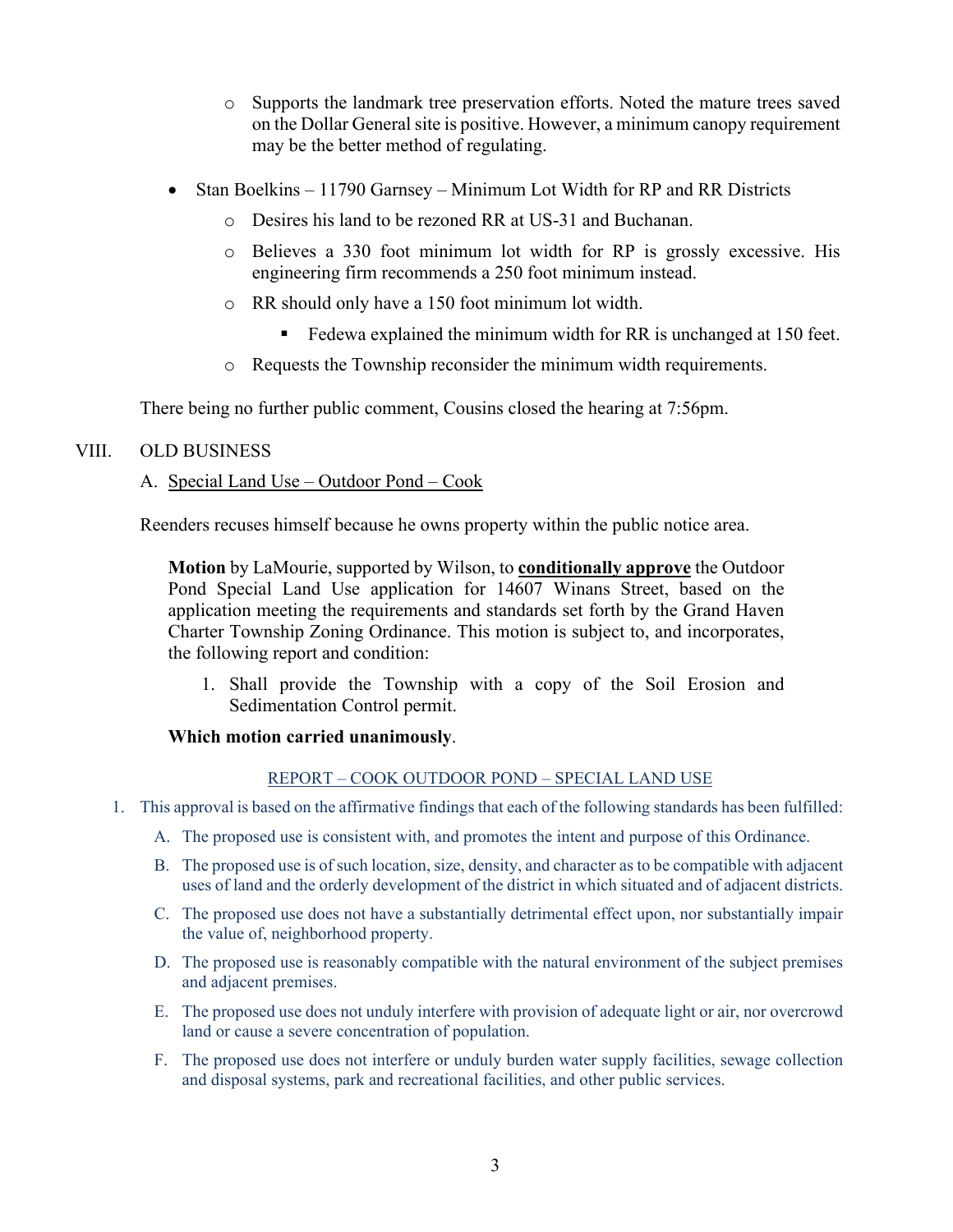- G. The proposed use is such that traffic to, from, and on the premises and the assembly of persons relation to such use will not be hazardous, or inconvenient to the neighborhood, nor unduly conflict with the normal traffic of the neighborhood, considering, among other things: safe and convenient routes for pedestrian traffic, particularly of children, the relationship of the proposed use to main thoroughfares and to streets and intersections, and the general character and intensity of the existing and potential development of the neighborhood.
- H. The proposed use is consistent with the health, safety, and welfare of the Township.
- 2. The application meets the site plan review standards of Section 23.06 of the Zoning Ordinance. Specifically, the Planning Commission finds as follows:
	- A. The uses proposed will not adversely affect the public health, safety, or welfare. Uses and structures located on the site take into account topography, size of the property, the uses on adjoining property and the relationship and size of buildings to the site.
	- B. The site will be developed so as not to impede the normal and orderly development or improvement of surrounding property for uses permitted in this ordinance.
	- C. Safe, convenient, uncontested, and well defined vehicular and pedestrian circulation is provided for ingress/egress points and within the site. Drives, streets and other circulation routes are designed to promote safe and efficient traffic operations within the site and at ingress/egress points.
	- D. The arrangement of public or private vehicular and pedestrian connections to existing or planned streets in the area are planned to provide a safe and efficient circulation system for traffic within the township.
	- E. Removal or alterations of significant natural features are restricted to those areas which are reasonably necessary to develop the site in accordance with the requirements of this Ordinance. The Planning Commission has required that landscaping, buffers, and/or greenbelts be preserved and/or provided to ensure that proposed uses will be adequately buffered from one another and from surrounding public and private property.
	- F. Areas of natural drainage such as swales, wetlands, ponds, or swamps are protected and preserved insofar as practical in their natural state to provide areas for natural habitat, preserve drainage patterns and maintain the natural characteristics of the land.
	- G. The site plan provides reasonable visual and sound privacy for all dwelling units located therein and adjacent thereto. Landscaping shall be used, as appropriate, to accomplish these purposes.
	- H. All buildings and groups of buildings are arranged so as to permit necessary emergency vehicle access as requested by the fire department.
	- I. All streets and driveways are developed in accordance with the Ottawa County Road Commission specifications, as appropriate.
	- J. Appropriate measures have been taken to ensure that removal of surface waters will not adversely affect neighboring properties or the public storm drainage system. Provisions have been made to accommodate storm water, prevent erosion and the formation of dust.
	- K. Exterior lighting is arranged so that it is deflected away from adjacent properties and so it does not interfere with the vision of motorists along adjacent streets, and consists of sharp cut-off fixtures.
	- L. All loading and unloading areas and outside storage areas, including areas for the storage of trash, which face or are visible from residential districts or public streets, are screened.
	- M. Entrances and exits are provided at appropriate locations so as to maximize the convenience and safety for persons entering or leaving the site.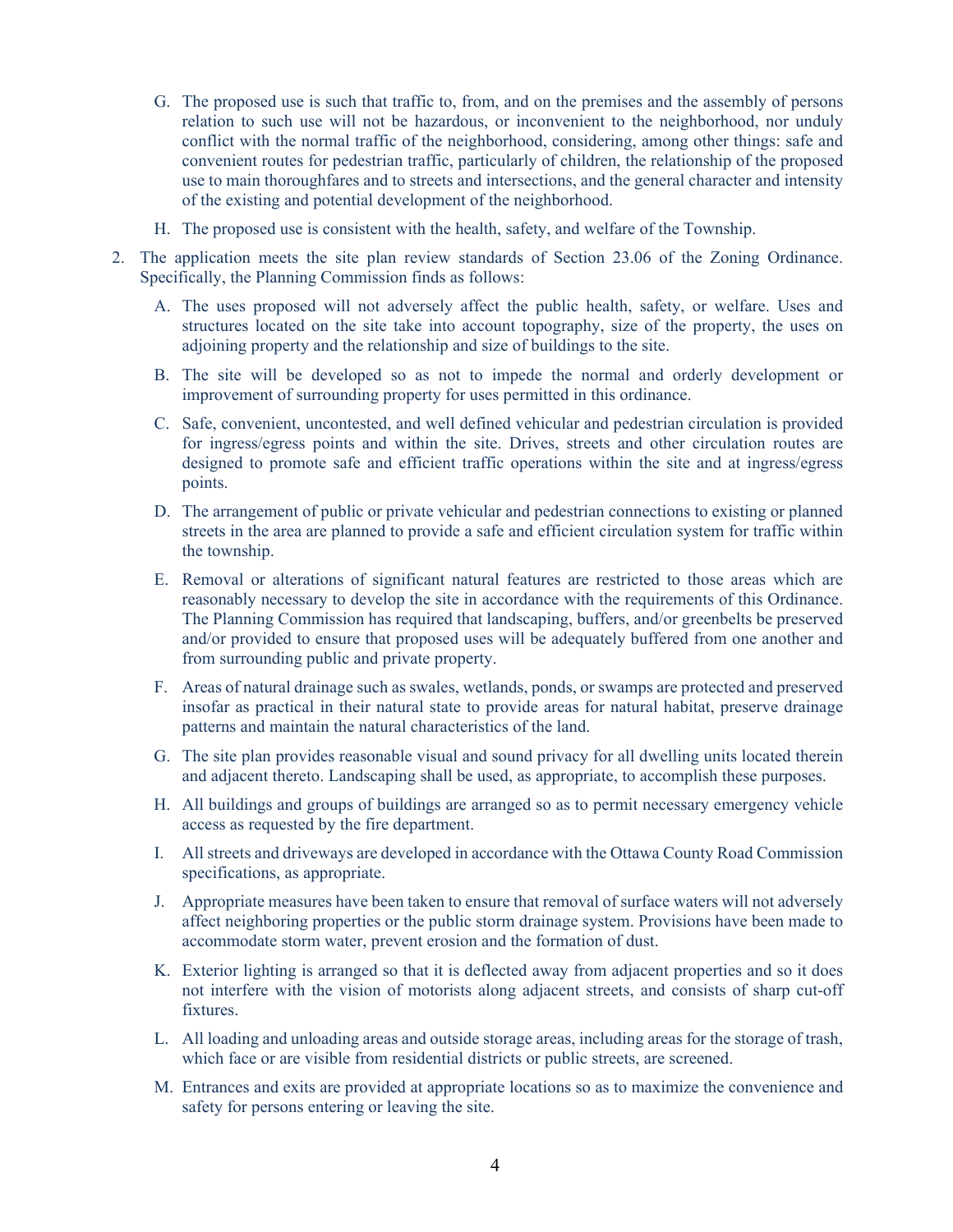- N. The site plans conform to all applicable requirements of County, State, Federal, and Township statutes and ordinances.
- O. The general purposes and spirit of this Ordinance and the Master Plan of the Township are maintained.

Reenders rejoined the Commission.

B. Stonewater Sub No. 2 – Tentative Preliminary Plat

The Planning Commission offered the following comments:

- Questioned how the Township was addressing the dead ends (*roads and utilities*) of the site development.
	- o Fedewa explained a financial surety is posted with each phase.

**Motion** by Wilson, supported by Chalifoux, to recommend the Township Board **approve** the Tentative Preliminary Plat for Stonewater Subdivision No. 2 based on the application meeting the requirements of the Grand Haven Charter Township Subdivision Control Ordinance. **Which motion carried unanimously**.

#### C. New Zoning Ordinance, including Short Term Rentals

The Planning Commission offered the following comments:

- Clarify the "state licensed" facilities in the use table.
- Inquired about what options may be available to allow a child care center in the R-1 district.
	- o Fedewa indicated that options could include key street segments, minimum acreage, availability of sidewalks and/or pathways, etc.
- Discussed minimum lot width of RP and RR.
	- $\circ$  Fedewa clarified that RR has a minimum width of 150 feet in both the existing ordinance and the proposed ordinance. Explained how minimum lot width is measured on a cul-de-sac.
- Some members believe more special land uses should be allowed in the AG district. Particularly commercial-type uses that do not need public utilities such as, self-storage units, outdoor storage, and warehousing.
	- o Others raised concerns with the intensity of those uses and they may need paved roads or could be obtrusive to adjacent uses.
	- o Requested staff review self-storage regulations in surrounding communities.
- Questioned why the Short Term Rental ordinance for the zoning ordinance does not contain actual regulations.